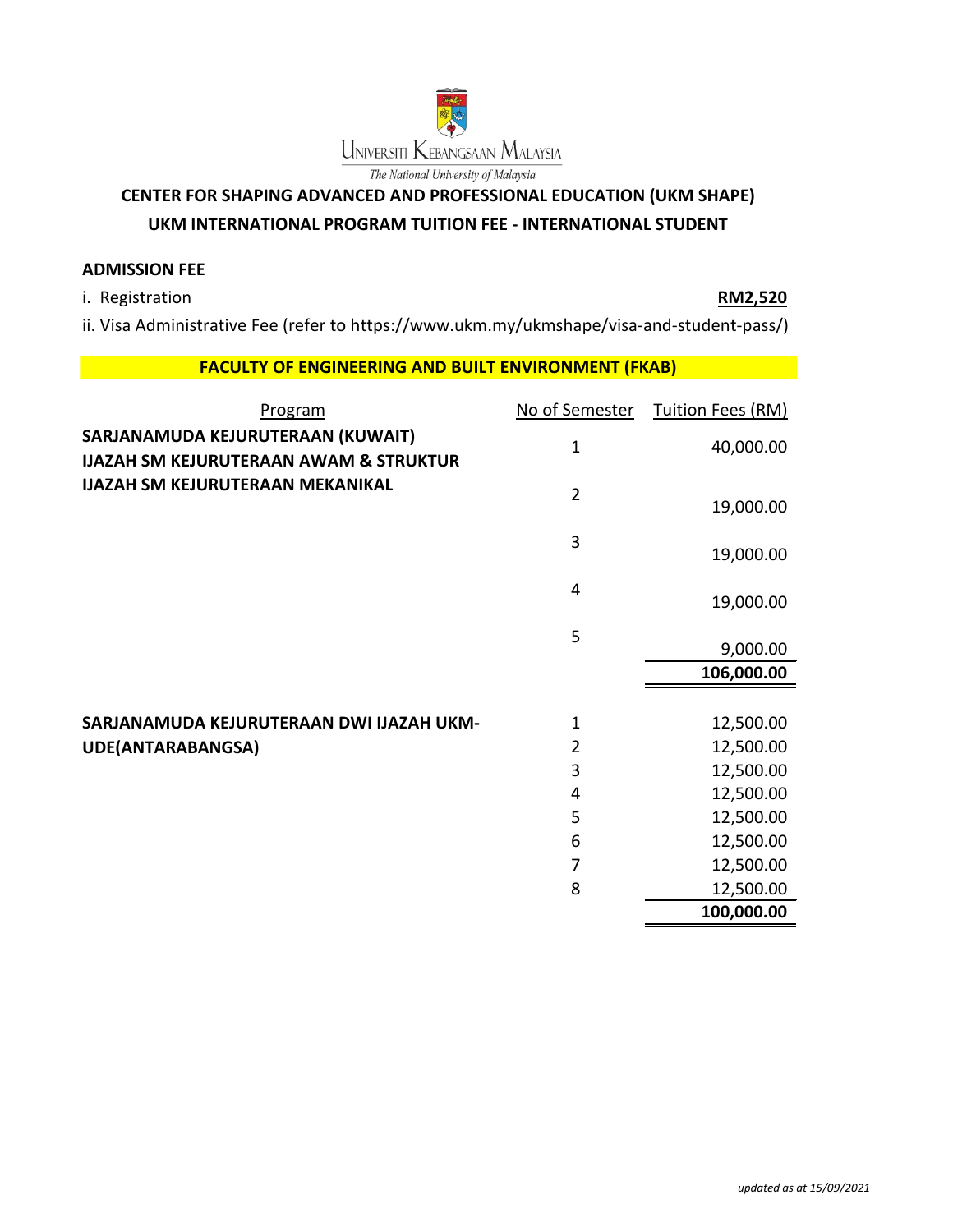| <b>Bachelor of Mechanical Engineering with Honours</b>        | $\mathbf 1$    | 13,100.00 |
|---------------------------------------------------------------|----------------|-----------|
|                                                               | $\overline{2}$ | 9,700.00  |
|                                                               | 3              | 9,700.00  |
|                                                               | 4              | 9,700.00  |
|                                                               | 5              | 9,700.00  |
|                                                               | 6              | 9,700.00  |
|                                                               | $\overline{7}$ | 9,700.00  |
|                                                               | 8              | 9,700.00  |
|                                                               |                | 81,000.00 |
|                                                               |                |           |
| <b>Bachelor of Chemical Engineering with Honours</b>          | $\mathbf{1}$   | 13,100.00 |
|                                                               | $\overline{2}$ | 9,700.00  |
|                                                               | 3              | 9,700.00  |
|                                                               | 4              | 9,700.00  |
|                                                               | 5              | 9,700.00  |
|                                                               | 6              | 9,700.00  |
|                                                               | $\overline{7}$ | 9,700.00  |
|                                                               | 8              | 9,700.00  |
|                                                               |                | 81,000.00 |
|                                                               |                |           |
| <b>Bachelor of Civil and Structural Engineering with</b>      | $\mathbf 1$    | 13,100.00 |
| <b>Honours</b>                                                | $\overline{2}$ | 9,700.00  |
|                                                               | 3              | 9,700.00  |
|                                                               | 4              | 9,700.00  |
|                                                               | 5              | 9,700.00  |
|                                                               | 6              | 9,700.00  |
|                                                               | 7              | 9,700.00  |
|                                                               | 8              | 9,700.00  |
|                                                               |                | 81,000.00 |
|                                                               |                |           |
| <b>Bachelor of Electrical and Electronic Engineering with</b> | 1              | 13,100.00 |
| <b>Honours</b>                                                | $\overline{2}$ | 9,700.00  |
|                                                               | 3              | 9,700.00  |
|                                                               | 4              | 9,700.00  |
|                                                               | 5              | 9,700.00  |
|                                                               | 6              | 9,700.00  |
|                                                               | $\overline{7}$ | 9,700.00  |
|                                                               | 8              | 9,700.00  |
|                                                               |                | 81,000.00 |